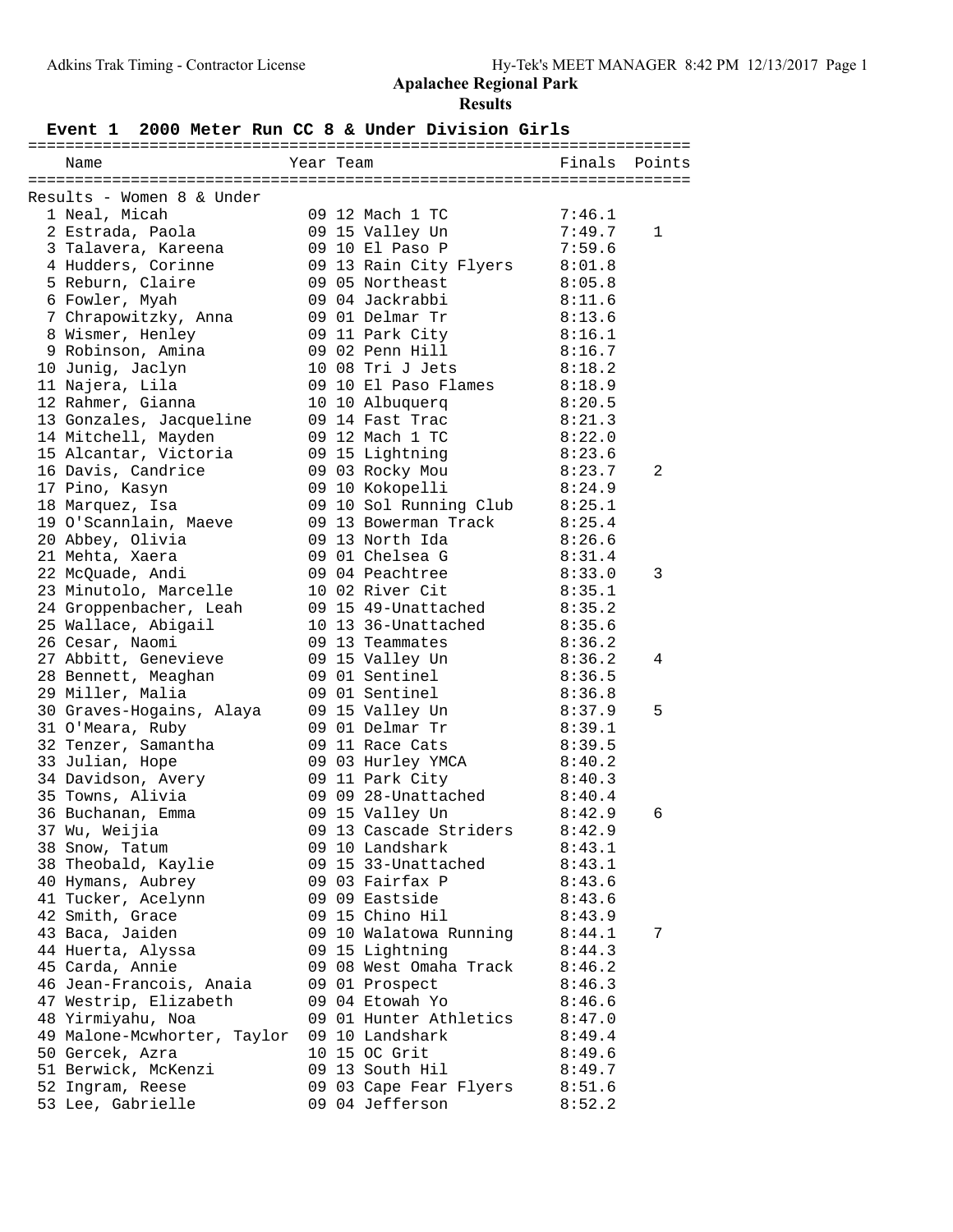| Event 1 2000 Meter Run CC 8 & Under Division Girls |  |                        |        |    |
|----------------------------------------------------|--|------------------------|--------|----|
| 54 Witten, Layyan                                  |  | 09 04 Jackrabbi        | 8:52.6 |    |
| 55 Aragon, Isabella                                |  | 10 10 Cougar Tr        | 8:52.8 | 8  |
| 56 Will, Maddie                                    |  | 09 04 Peachtree        | 8:54.3 | 9  |
| 57 Temple, Abigail                                 |  | 09 12 San Anton        | 8:54.8 |    |
| 58 Murphy, Liza                                    |  | 09 01 Nutmeg Striders  | 8:55.4 |    |
| 59 DiIanni, Jensen                                 |  | 09 04 Walton Yo        | 8:57.7 | 10 |
| 60 Romero, Kiara                                   |  | 10 10 Acoma Running    | 9:00.1 |    |
| 61 Vargas, Julissa                                 |  | 10 14 Pond Runn        | 9:00.2 | 11 |
| 62 Franklin, Aubrey                                |  | 09 04 Peachtree        | 9:00.9 | 12 |
| 63 Torgersen, Ava                                  |  | 10 Oakland Cubs        | 9:01.8 |    |
| 64 Moore, Madeline                                 |  | 09 12 Track Hou        | 9:01.9 |    |
| 65 McLean, Audrey                                  |  | 09 01 Nutmeg Striders  | 9:02.2 |    |
| 66 DeRoeve, Abigail                                |  | 09 01 Town Track       | 9:02.7 |    |
| 67 Hewitt, Tabitha                                 |  | 09 04 Mt. Pleas        | 9:03.5 | 13 |
| 68 Powell, Macy                                    |  | 09 13 West Seat        | 9:04.1 |    |
| 69 Domm, Aubrey                                    |  | 09 04 Mt. Pleas        | 9:04.8 | 14 |
| 70 Hathaway, Claire                                |  | 09 01 Nashua PA        | 9:05.1 | 15 |
| 71 Faherty, Kelsie                                 |  | 09 02 Lakeland         | 9:06.2 |    |
| 72 May, Lilah                                      |  | 10 04 Mt. Pleas        | 9:08.0 | 16 |
| 73 Bello, Deirdre                                  |  | 09 15 Moreno Va        | 9:08.0 |    |
| 74 Pasquale, Vinaya                                |  | 09 10 Walatowa Running | 9:09.3 | 17 |
| 75 Baca, Hailey                                    |  | 09 10 Walatowa Running | 9:09.9 | 18 |
| 76 Howard, Keyilnaazbaa                            |  | 09 10 42-Unattached    | 9:10.0 |    |
| 77 Loretto, Taylynn                                |  | 09 10 Nb3f XC Club     | 9:10.1 |    |
| 78 Carr, Francine                                  |  | 09 15 San Diego        | 9:10.4 |    |
| 79 Arriaga, Emily                                  |  | 10 15 Valley Un        | 9:12.3 | 19 |
| 80 Curtis, Heidi                                   |  | 09 10 32-Unattached    | 9:13.0 |    |
| 81 Lehnst, Khloe                                   |  | 09 05 19-Unattached    | 9:14.0 |    |
| 82 Forsyth, Shannon                                |  | 09 01 Nashua PA        | 9:15.0 | 20 |
| 83 Ouellette, Caroline                             |  | 09 03 Harrisbur        | 9:16.0 |    |
| 84 Sangre, Savannah                                |  | 10 10 Nb3f XC Club     | 9:16.7 |    |
| 85 Greblick, Megan                                 |  | 09 04 Walton Yo        | 9:17.5 | 21 |
| 86 Bryant, Genevieve                               |  | 09 04 Peachtree        | 9:20.0 | 22 |
| 87 Guachino, Delilah                               |  | 09 15 Coyote Tracks    | 9:20.8 |    |
| 88 Williams, Isabel                                |  | 09 01 Greater L        | 9:21.3 |    |
| 89 Cortez, Devyn                                   |  | 09 10 Cougar Tr        | 9:22.9 | 23 |
| 90 Wiersma, Chloe                                  |  | 09 04 Lassiter         | 9:23.5 |    |
| 91 Nuno, Reagan                                    |  | 09 13 Timberhil        | 9:24.3 |    |
| 92 Young, Isabelle Marie                           |  | 10 04 Lassiter         | 9:25.3 |    |
| 93 Gray, Reagan                                    |  | 09 15 Valley Un        | 9:26.6 |    |
| 94 DeBraine, Audrey                                |  | 09 12 Track Hou        | 9:27.1 |    |
| 95 Lindow, Elizabeth                               |  | 09 01 Averill P        | 9:27.9 |    |
| 96 Parran, Jasmine                                 |  | 10 02 Westfield        | 9:29.2 |    |
| 97 Cisneros, Braelyn                               |  | 10 10 Penquin Track    | 9:29.5 |    |
| 98 Harvey, Lynden                                  |  | 09 04 Walton Yo        | 9:30.3 | 24 |
| 99 Beckley, Abigail                                |  | 09 02 Hershey Blaze    | 9:30.6 |    |
| 100 Vargas, Mia                                    |  | 09 10 Landshark        | 9:30.9 |    |
| 101 Brown, Aamyah                                  |  | 10 03 Rocky Mou        | 9:31.3 | 25 |
| 102 Leon, Alexandra                                |  | 09 14 Pond Runn        | 9:31.4 | 26 |
| 103 Tanaka, Koharu                                 |  | 09 01 Nashua PA        | 9:32.0 | 27 |
| 104 Molina, Angelina                               |  | 10 10 Penguin Track    | 9:32.1 |    |
| 105 Salgado, Sadie                                 |  | 09 15 Valley Un        | 9:33.0 | 28 |
| 106 Lee, Sophia                                    |  | 09 04 Mt. Pleas        | 9:33.3 | 29 |
| 107 Caprara, Gemma                                 |  | 09 13 Federal W        | 9:33.6 |    |
| 108 Nelson, Elizabeth                              |  | 09 01 Town Track       | 9:33.7 |    |
| 109 Canham, Abigail                                |  | 09 15 Valley Un        | 9:34.6 | 30 |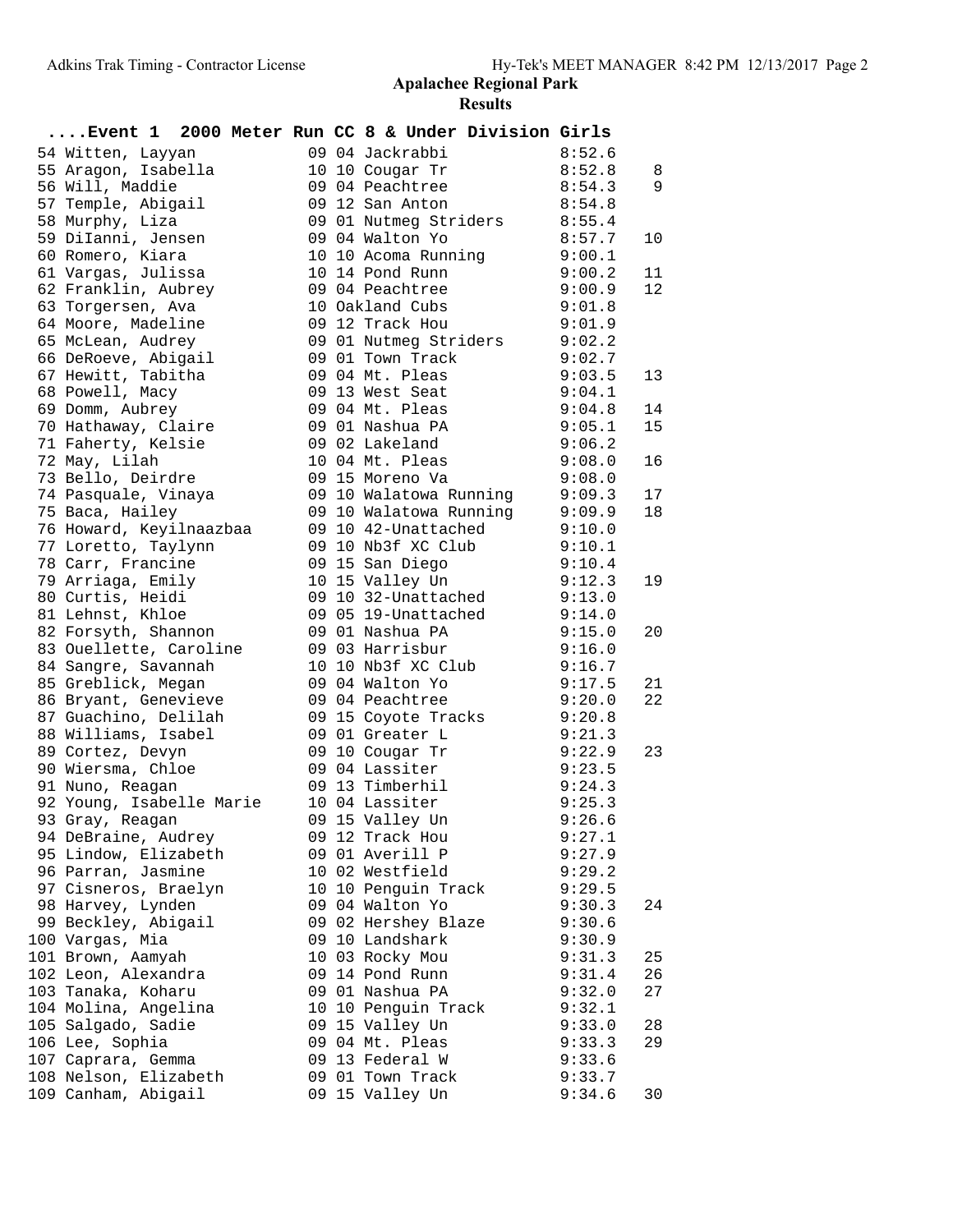| Event 1 2000 Meter Run CC 8 & Under Division Girls |  |                                                                                                                    |                  |    |
|----------------------------------------------------|--|--------------------------------------------------------------------------------------------------------------------|------------------|----|
| 110 Johanson, Audrey                               |  | 09 11 Race Cats                                                                                                    | 9:35.0           |    |
| 111 Hamilton, Keira                                |  | 10 15 Valley Un                                                                                                    | 9:35.1           |    |
| 112 Krobot, Gentry                                 |  | 09 12 Mainland                                                                                                     | 9:36.2           |    |
| 113 Galvan, Isabella                               |  | 09 10 Walatowa Running 9:37.6                                                                                      |                  | 31 |
| 114 Fernandez, Lainey                              |  | 10 16 Miami Eli                                                                                                    | 9:38.3           |    |
| 115 Eisenman, Meghann                              |  | 9:38.3<br>09 14 Quicksilv                                                                                          |                  |    |
| 116 Muhammad, Nadiyah                              |  | 09 03 Rocky Mou                                                                                                    | 9:39.6           | 32 |
| 117 Victorino, Starlyne                            |  |                                                                                                                    |                  | 33 |
| 118 Smith, Kodi                                    |  |                                                                                                                    |                  |    |
| 119 Roberts, Nylah                                 |  | 09 10 Walatowa Running 9:39.7<br>09 07 Columbus Running 9:40.0<br>09 03 Rocky Mou 9:40.1<br>09 03 Rocky Mou 9:40.6 |                  | 34 |
| 120 Chatman, Tiahna                                |  |                                                                                                                    |                  | 35 |
| 121 Kumfer, Aidan                                  |  | 09 15 10 East                                                                                                      | 9:40.6           |    |
| 122 Bostic, Madeline                               |  | 10 13 Bowerman Track 9:41.3                                                                                        |                  |    |
| 123 Lorenzo, Jaidyn                                |  | 09 10 Acoma Running                                                                                                | 9:41.6           |    |
| 124 Ross, Cailin                                   |  | 09 13 West Seat                                                                                                    | 9:42.6           |    |
| 125 Driscoll, Allie                                |  | 10 03 12-Unattached 9:43.2                                                                                         |                  |    |
| 126 Somero, Lyla                                   |  | 09 01 Valhalla                                                                                                     | 9:43.5           |    |
| 127 Sitzmann, Lincoln                              |  | 9:45.5<br>09 13 West Seat                                                                                          |                  |    |
| 128 Patricio, Layla                                |  | 10 10 Acoma Running 9:46.4                                                                                         |                  |    |
| 129 DeRoeve, Emery                                 |  | 10 01 Town Track<br>10 01 Town Track 9:47.6<br>09 16 Central F 9:48.4<br>09 13 Issaquah 9:50.1                     |                  |    |
| 130 Molinari, Teana                                |  |                                                                                                                    |                  |    |
| 131 Hardie, Grace                                  |  |                                                                                                                    |                  |    |
| 132 Stanley, Emma                                  |  | 09 08 All-Ameri                                                                                                    | 9:50.6           |    |
| 133 Baca, Khloe                                    |  | 10 10 Walatowa Running 9:50.7                                                                                      |                  | 36 |
| 134 Clay, Emma                                     |  | 09 04 Creekview                                                                                                    | 9:50.8           |    |
| 135 Gold, Scarlett                                 |  | 09 04 Walton Yo                                                                                                    | 9:50.8<br>9:51.6 | 37 |
| 136 McCall, Chloe                                  |  | 09 09 Eastside<br>09 04 Etowah Yo                                                                                  | 9:52.5           |    |
| 137 Futral, Anela<br>138 D'Amico, Vivian           |  |                                                                                                                    | 9:54.7           |    |
|                                                    |  | 10 01 Prospect<br>09 13 JC Spirit 9:56.1                                                                           |                  |    |
| 139 Richardson, Miley<br>140 Ellis, Saffa          |  |                                                                                                                    | 9:56.8           |    |
| 141 Markow, Selah                                  |  | 10 01 Prospect<br>09 15 So Cal Ro                                                                                  | 9:57.1           |    |
| 142 Esquibel, Cydni                                |  | 09 14 Pond Runn                                                                                                    | 9:59.2           | 38 |
|                                                    |  | 09 04 Dekalb Tr                                                                                                    | 10:00.4          |    |
| 143 Jones, Mary Lawton<br>144 Herrera, Danika      |  | 10 10 Sol Running Club                                                                                             | 10:00.6          |    |
| 145 Villa, Iscel                                   |  | 09 14 Fast Trac                                                                                                    | 10:02.0          |    |
| 146 Therriault, Danielle                           |  | 10 04 Peachtree                                                                                                    | 10:03.1          | 39 |
| 147 Victor, Sarah                                  |  | 09 12 Northwest                                                                                                    | 10:03.9          |    |
| 148 Carpenter, Stella                              |  | 10 05 Team Kent                                                                                                    | 10:04.5          |    |
| 149 Totten, Abigail                                |  | 10 03 Carolina                                                                                                     | 10:04.7          |    |
| 150 Mollo, Marleigh                                |  | 10 07 Columbus Running                                                                                             | 10:04.8          |    |
| 151 Carlisle, Natalie                              |  | 10 02 Trojan Track                                                                                                 | 10:05.3          |    |
| 152 Angell, Eva                                    |  | 09 01 Rumford R                                                                                                    | 10:05.5          |    |
| 153 Edwards, Kalea                                 |  | 10 04 Mt. Pleas                                                                                                    | 10:05.9          | 40 |
| 154 Ray-Hokanson, Maja                             |  | 10 01 Nashua PA                                                                                                    | 10:06.5          | 41 |
| 155 Lynn, Penelope                                 |  | 10 01 Nashua PA                                                                                                    | 10:06.5          | 42 |
| 156 Reier, Leilani                                 |  | 09 13 Bowerman Track                                                                                               | 10:07.0          |    |
| 157 Lyons, Kaydence                                |  | 10 15 Valley Un                                                                                                    | 10:09.1          |    |
| 158 Donner, Linden                                 |  | 10 04 Alpha Cru                                                                                                    | 10:11.2          |    |
| 159 Bussone, Giulia                                |  | 10 01 Town Track                                                                                                   | 10:11.7          |    |
| 160 Schondelmeyer, Chaya                           |  | 09 08 402 XC and Track                                                                                             | 10:12.1          |    |
| 161 Cutchen, Elly                                  |  | 10 10 Cougar Tr                                                                                                    | 10:12.5          | 43 |
| 162 Mireles, Gabrielle                             |  | 09 14 Oak Hill Racing                                                                                              | 10:13.8          |    |
| 163 Patty, Gracie                                  |  | 09 10 Cougar Tr                                                                                                    | 10:14.7          | 44 |
| 164 Beran, Isabel                                  |  | 09 01 Nashua PA                                                                                                    | 10:15.5          | 45 |
| 165 Victorino, Kadynce                             |  | 10 10 Cougar Tr                                                                                                    | 10:15.8          | 46 |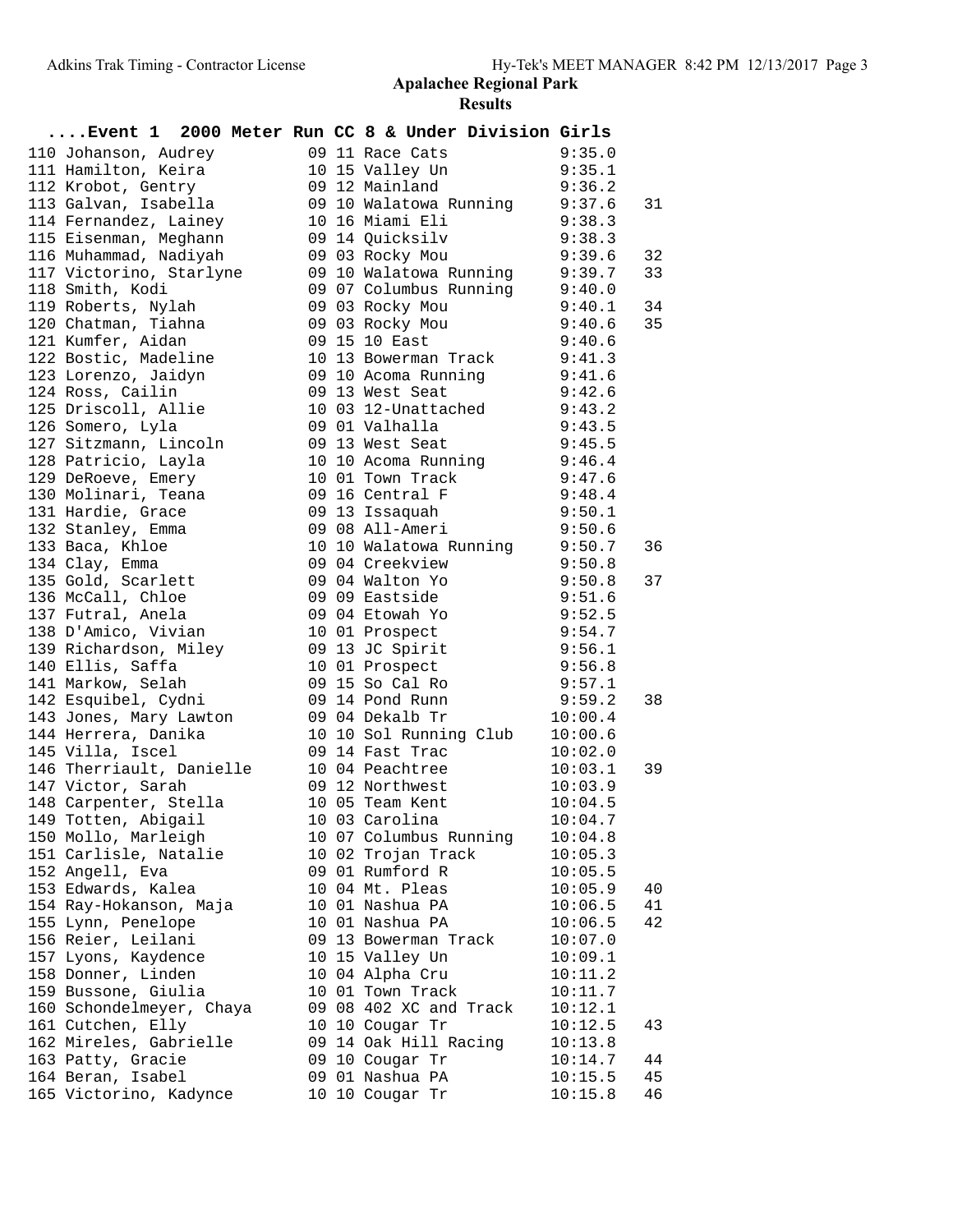|  | Event 1 2000 Meter Run CC 8 & Under Division Girls |  |  |                        |         |    |  |  |
|--|----------------------------------------------------|--|--|------------------------|---------|----|--|--|
|  | 166 Gutta, Seetha                                  |  |  | 09 04 Lassiter         | 10:17.2 |    |  |  |
|  | 167 Jefferson, Camille                             |  |  | 09 01 Prospect         | 10:18.2 |    |  |  |
|  | 168 Mullan, Anina                                  |  |  | 09 02 Lakeland         | 10:19.8 |    |  |  |
|  | 169 McFall, Caitlyn                                |  |  | 09 04 Peachtree        | 10:21.2 | 47 |  |  |
|  | 170 Magro, Emma                                    |  |  | 09 04 Peachtree        | 10:23.5 | 48 |  |  |
|  | 171 Lovitt, Sophie                                 |  |  | 10 09 Oklahoma         | 10:23.5 |    |  |  |
|  | 172 Heinrich, Claire                               |  |  | 09 04 Lassiter         | 10:24.3 |    |  |  |
|  | 173 Mackler, Lyla                                  |  |  | 09 04 Marietta         | 10:24.4 |    |  |  |
|  | 174 Brown, Nevaeh                                  |  |  | 09 01 New York         | 10:24.6 |    |  |  |
|  | 175 Johns, Whitney                                 |  |  | 09 03 Harrisbur        | 10:26.6 |    |  |  |
|  | 176 Riley, Isabella                                |  |  | 09 03 Harrisbur        | 10:27.2 |    |  |  |
|  | 177 Perry, Myleigh                                 |  |  | 09 07 16-Unattached    | 10:27.4 |    |  |  |
|  | 178 Dominguez, Jazleen                             |  |  | 09 14 Fast Trac        | 10:28.7 |    |  |  |
|  | 179 Wilson, Shania                                 |  |  | 10 03 Rocky Mou        | 10:35.8 | 49 |  |  |
|  | 180 Navarro, Alexa                                 |  |  | 09 14 Pond Runn        | 10:35.9 | 50 |  |  |
|  | 181 Hoeller, Amelia                                |  |  | 09 04 Walton Yo        | 10:35.9 | 51 |  |  |
|  | 182 Houghton, Pyper                                |  |  | 10 11 Race Cats        | 10:36.3 |    |  |  |
|  | 183 Laney, Eleanor                                 |  |  | 10 12 San Anton        | 10:38.4 |    |  |  |
|  | 184 Thompson, Catherine                            |  |  | 09 12 SpeedKIDZ Elite  | 10:40.8 |    |  |  |
|  | 185 Thomas, Hannah                                 |  |  | 09 01 Nashua PA        | 10:45.5 | 52 |  |  |
|  | 186 Saravanan, Sanjana                             |  |  | 10 12 Infinity Runners | 10:46.8 |    |  |  |
|  | 187 Jablonski, Chloe                               |  |  | 10 07 South Cen        | 10:47.4 |    |  |  |
|  | 188 Hoyle, Sydney                                  |  |  | 09 01 Sentinel         | 10:49.2 |    |  |  |
|  | 189 Sinclair, Brinley                              |  |  | 10 07 South Cen        | 10:52.6 |    |  |  |
|  | 190 Molen, Chloe                                   |  |  | 10 16 14-Unattached    | 10:57.0 |    |  |  |
|  | 191 Portlock, Elise                                |  |  | 10 07 Indiana Track    | 10:57.2 |    |  |  |
|  | 192 Sims, Nevaeh                                   |  |  | 09 04 Peachtree        | 10:58.0 | 53 |  |  |
|  | 193 Campos, Camila                                 |  |  | 10 14 Pond Runn        | 11:08.3 | 54 |  |  |
|  | 194 Olvin, Sarah                                   |  |  | 10 04 Etowah Yo        | 11:13.2 |    |  |  |
|  | 195 Reback, Sojourner                              |  |  | 09 16 14-Unattached    | 11:42.7 |    |  |  |
|  | 196 Baldwin, Jacklynn                              |  |  | 09 05 Lake Cumb        | 11:54.5 |    |  |  |
|  | 197 Pimentel, Angelina                             |  |  | 09 14 Pond Runn        | 11:56.1 | 55 |  |  |
|  | 198 Reback, Victory                                |  |  | 10 16 14-Unattached    | 13:26.4 |    |  |  |
|  |                                                    |  |  | Team Scores            |         |    |  |  |
|  |                                                    |  |  |                        |         |    |  |  |

| Rank Team                                                        |                     | Total |                | $1 \quad 2$    | 3  | 4  | $5 -$ | $*6$ | $*7$ | $*8$ | $*9$ |
|------------------------------------------------------------------|---------------------|-------|----------------|----------------|----|----|-------|------|------|------|------|
| Results - Women 8 & Under                                        |                     |       |                |                |    |    |       |      |      |      |      |
| 1 15 Valley United Track Cl<br>Total Time:                       | 42:59.00<br>8:35.80 | 35    | $\overline{1}$ | $\overline{4}$ | 5  | 6  | 19    | 28   | 30   |      |      |
| Average:<br>2 04 Peachtree City Flash<br>Total Time:<br>Average: | 45:51.30<br>9:10.26 | 85    | 3              | 9              | 12 | 22 | 39    | 47   | 48   | 53   |      |
| 3 10 Walatowa Running<br>Total Time:<br>Average:                 | 46:20.60<br>9:16.12 | 106   |                | 7 17           | 18 | 31 | 33    | 36   |      |      |      |
| 4 04 Mt. Pleasant Track<br>Total Time:<br>Average:               | 46:55.50<br>9:23.10 | 112   | 13             | 14             | 16 | 29 | 40    |      |      |      |      |